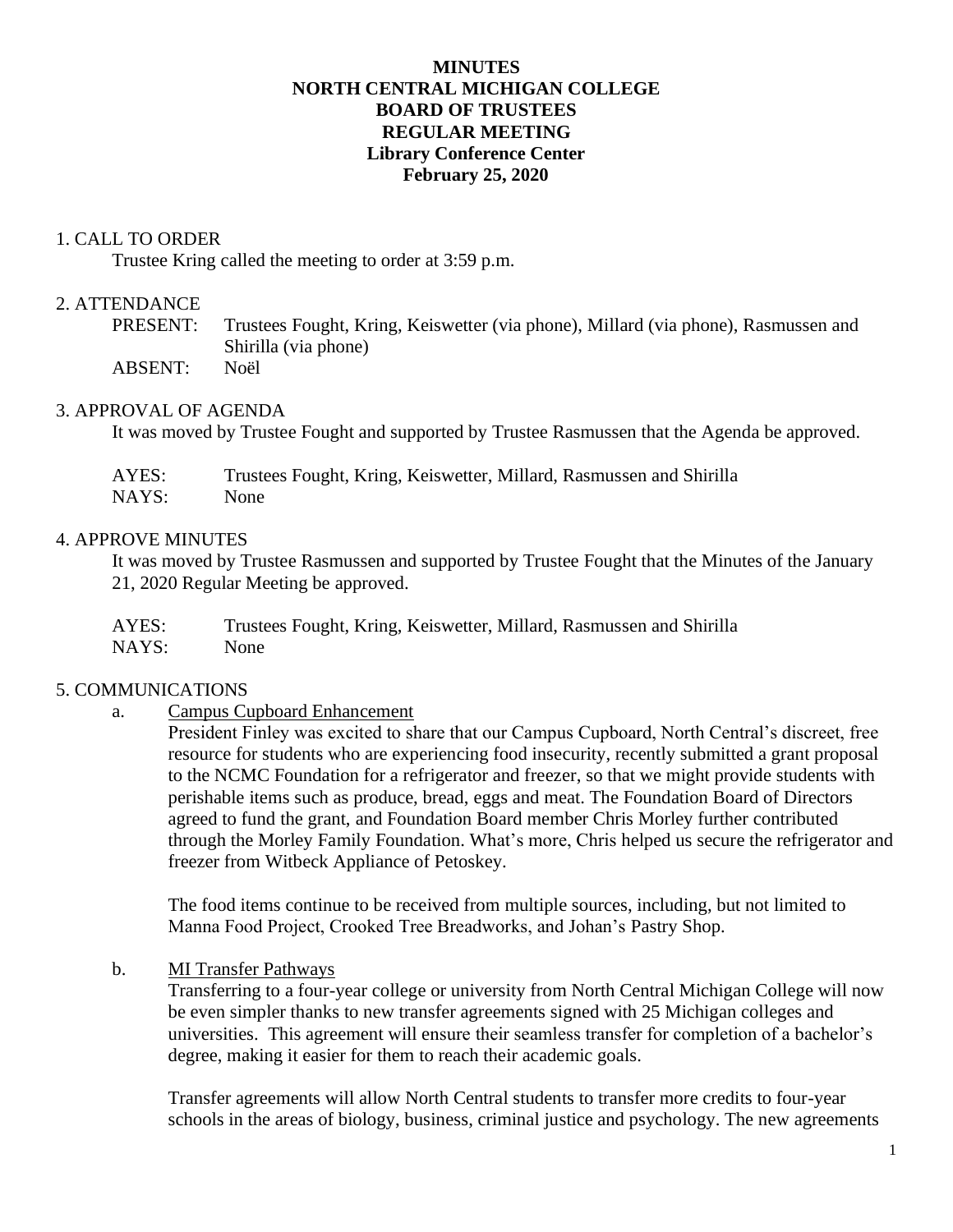specify major-specific courses that students should complete, while enrolled at North Central, that are common across all institutions in Michigan. The identification of these courses makes it easier for students to complete essential courses before deciding where to transfer.

The initiative was funded through the Fiscal Year 2018 state budget, which included a one-time appropriation to support this effort, including the redesigned Michigan Transfer Network website, work to build stronger math pathways, and efforts to award credit for military experience.

#### 6. SCHEDULED PUBLIC COMMENT ON AGENDA ITEMS None.

## 7. FINANCIAL REPORT

Dr. Tom Zeidel, Interim Vice President for Finance & Facilities commented that the college is 58% of the way thru the fiscal year and is currently on budget.

It was moved by Trustee Fought and supported by Trustee Rasmussen that the January 2020 Financial Statement be approved as submitted and certified by Tom Zeidel, Interim Vice President of Finance and Facilities.

| AYES: | Trustees Fought, Kring, Keiswetter, Millard, Rasmussen and Shirilla |
|-------|---------------------------------------------------------------------|
| NAYS: | <b>None</b>                                                         |

## 8. FACULTY CONTRACT 2019-2023

A faculty contract was ratified by the faculty and presented to the Board for approval.

It was moved by Trustee Fought and supported by Trustee Rasmussen that the Board go into closed session for further discussion and final review of the contract.

| AYES: | Trustees Fought, Kring, Keiswetter, Millard, Rasmussen and Shirilla |
|-------|---------------------------------------------------------------------|
| NAYS: | None                                                                |

Upon returning from closed session, it was moved by Trustee Fought and supported by Trustee Rasmussen that the Board approve the 2019-2023 Faculty Contract.

AYES: Trustees Fought, Kring, Keiswetter, Millard, Rasmussen and Shirilla NAYS: None

## 9. PRESIDENTS REPORT

President Finley provided an update for each of the following:

a. Winter 2020 Enrollment

Our winter headcount is down 1.04% (current winter headcount 2472 vs last winter 2498) from last year, and our total contact hours is down 8.18% (16,382 vs 17, 841 last winter). The good news is that we budgeted prudently for this fiscal year (8% down in contact hours). As a result, our budget is holding solid.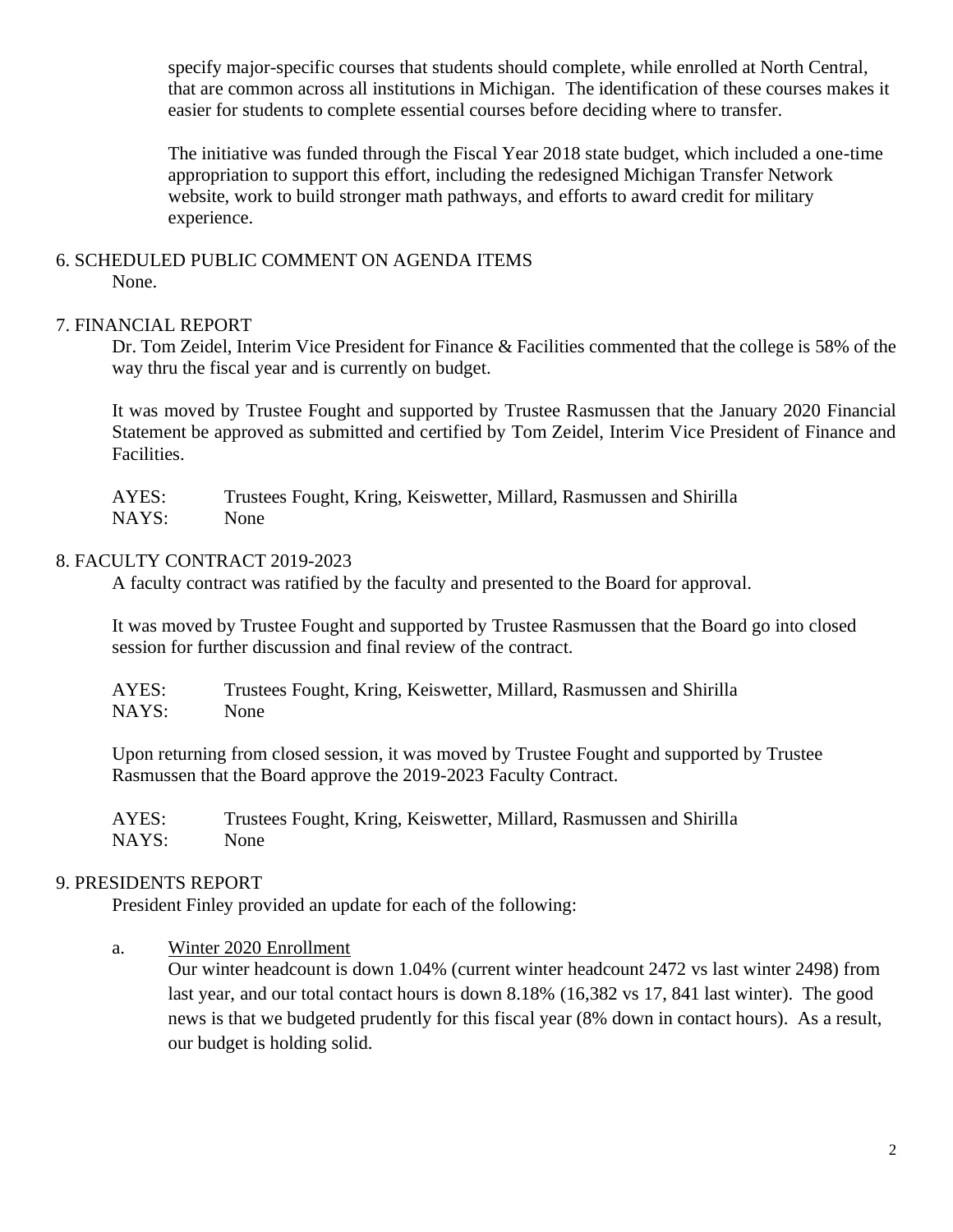## b. MI BEST

North Central Michigan College has joined a statewide initiative to help students connect with resources to support basic needs. The Michigan Community College Association (MCCA) was awarded a \$442,000 grant to launch the initiative, which is focused on improving student completion and success by addressing several economic instability factors, including access to food, housing, transportation, childcare and other basic needs.

The Michigan – Building Economic Stability Today (MI-BEST) effort is funded by a grant from the ECMC Foundation as part of its Basic Needs Initiative, designed to address and alleviate basic needs insecurity among students.

The initiative launched in January 2020 and will continue through June 2022. Thank you to North Central's team of college personnel and community leaders that have dedicated their time to this initiative for our students.

- Renee DeYoung, vice president of Student Affairs
- Kim Dickinson, advisor
- Thomas Knott, accounting faculty
- Robert Marsh, Ph.D., associate dean of Research and Assessment
- Pete Olson, Ph.D., vice president of Academic Affairs and Student Success
- Virginia Panoff, director, Financial Aid
- Chelsea Platte, executive director, NCMC Foundation
- Jennifer Wixson, early childhood education faculty
- Sarah Ford, PHSCF representative
- Alex Maier, database administrator
- Joe Balinski, registrar

## c. Walloon Lake Association & Conservancy Partnership

We are excited to share that North Central Michigan College and the Walloon Lake Association & Conservancy are working together to create opportunities for students, faculty and staff, so that they can use Postle Farm for exploratory education and a research station. The Postle Farm property includes 113 acres of deciduous forest, hemlocks, a natural spring and a barn that can be used for experiential learning. The Postle Farm collaboration will allow students alternative natural areas to explore, as it features ecosystems that you won't find in our own natural area.

To conclude President Finley's report, he was excited to share the new North Central Michigan College Viewbook. Dr. Finley thanked the Communications department for their hard work. He explained that this Viewbook will help potential students understand the different areas of study, instead of specific degrees and certificates. He shared a story of his youth, where he knew what he wanted to do, but didn't necessarily know how to get there. His hope is that this change will help others make a connection to their areas of interest and easily know whether or not it is something offered here at North Central Michigan College.

A previous Viewbook and new Viewbook were both passed around to the audience and the Board, so that everyone could see the differences first-hand and understand the significance of this change.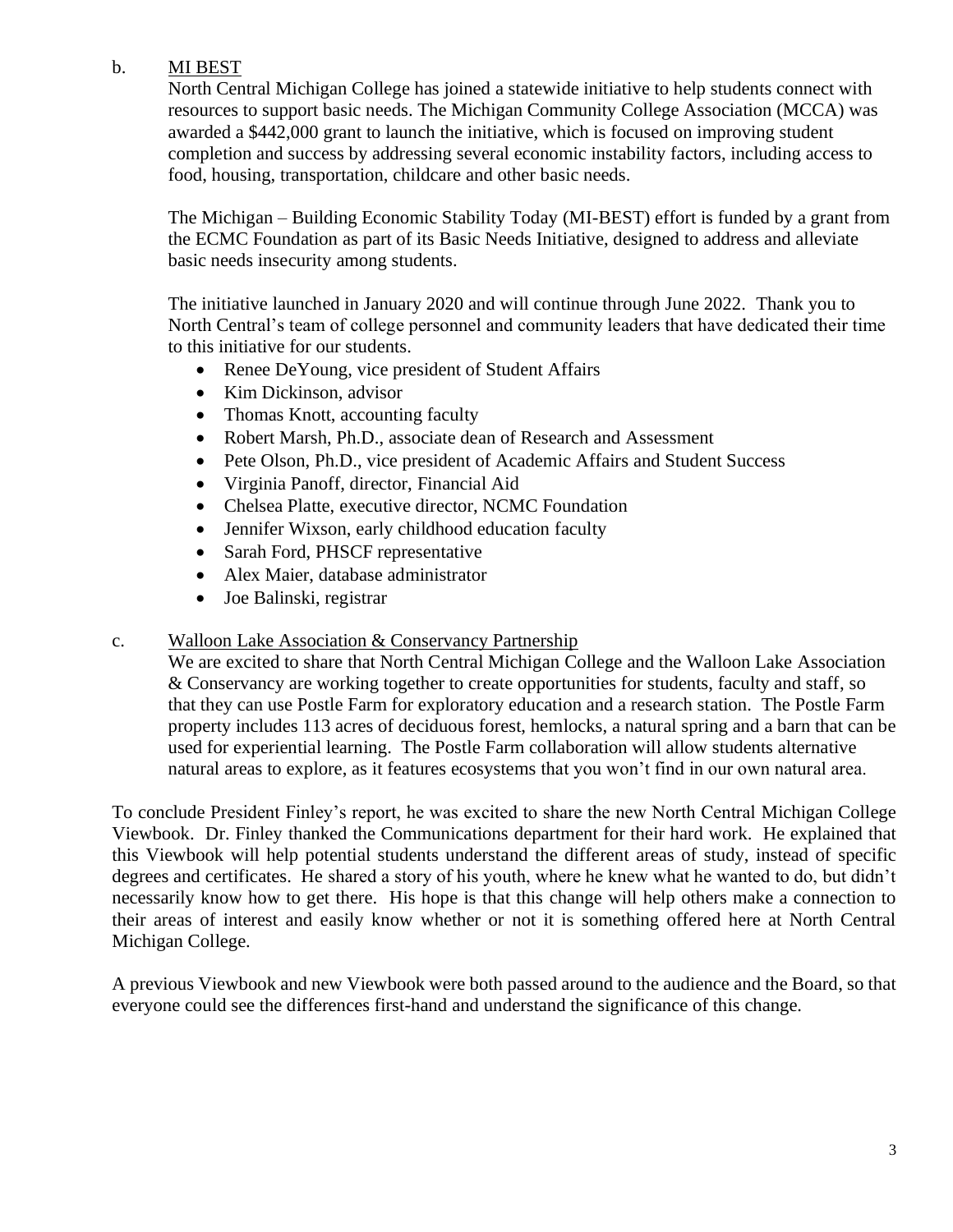### 9. COMMITTEE REPORTS

#### **Personnel Committee**

Trustee Rasmussen reported that the Personnel Committee met earlier today to discuss two personnel recommendations, and he shared details on each as follows:

#### Librarian

The College Librarian position is currently vacant.

A committee consisting of two staff and three faculty reviewed approximately 21 applications for the position of full-time College Librarian. This committee invited three of these candidates for on-campus interviews and further discussion. They unanimously recommend Kendra Lake for this position.

Ms. Lake holds the Master of Science in Library and Information Science from Wayne State University, as well as a Bachelor of Science in Art History from the Kendall College of Art and Design.

It was moved by Trustee Rasmussen and supported by Trustee Fought that Kendra Lake be hired as the Librarian at a starting salary of \$73,784/year, prorated to her start date May 4, 2020.

AYES: Trustees Fought, Kring, Keiswetter, Millard, Rasmussen and Shirilla NAYS: None

#### Athletic Director/Coach

The Athletic Director is a new position. It was incorporated as a key initiative in the current budget.

A committee consisting of one faculty and two staff interviewed four candidates for the position of fulltime Athletic Director and has recommended Ashley Antonishen for this position.

Ashley Antonishen is a graduate of Northland College in Ashford, Wisconsin, with a Bachelor of Science, majoring in Secondary Education, Biology. She is also a graduate of Elmira College, Elmira, New York, with a Master of Science in Education. Following her college graduation, she began coaching at the collegiate level and immediately found a great passion in recruiting the right fit studentathletes. For ten years, she coached and recruited in small private schools in Wisconsin, New York and Michigan.

It was moved by Trustee Rasmussen and supported by Trustee Fought that Ashley Antonishen be hired as the Athletic Director/Coach, at a starting salary of \$61,500/year prorated to her start date March 30, 2020.

AYES: Trustees Fought, Kring, Keiswetter, Millard, Rasmussen and Shirilla NAYS: None

Dr. Finley noticed that Ashley was with us during the meeting and asked that everyone take a moment to congratulate her for this exciting new opportunity with a round of applause.

## **Finance and Facilities Committee**

Trustee Fought, chairman of the Finance & Facilities Committee, reported that the committee met on Tuesday, February 18, 2020. He reminded everyone that this is the time of year when we need to set tuition and other rates for fiscal 2020-2021 in order to comply with the federal student financial aid time table. Accordingly, he offered a series of motions dealing with tuition, room, and meal plan rates for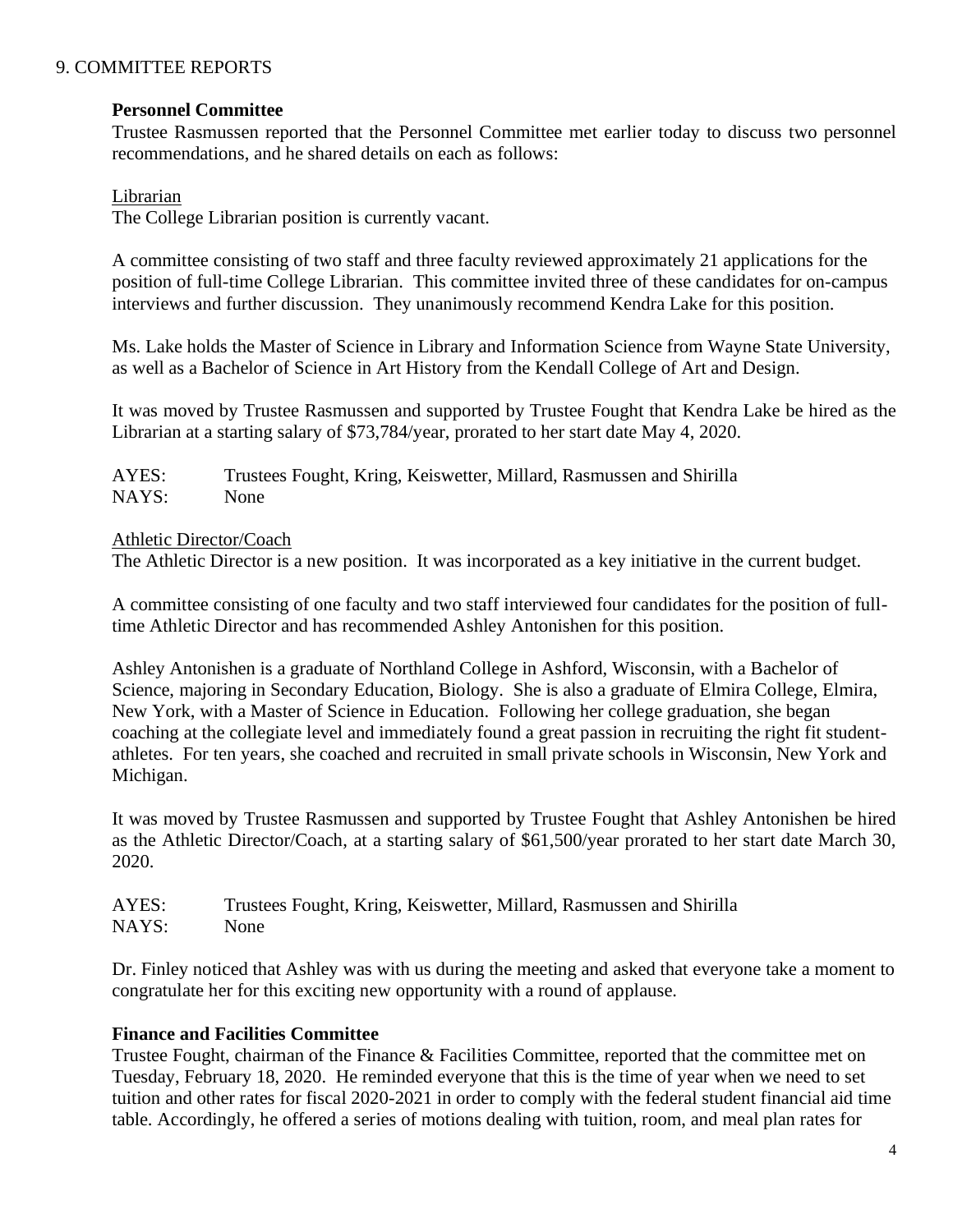next year. The rates will become effective start with the summer 2020 session.

### Tuition Increase

It was moved by Trustee Fought and supported by Trustee Rasmussen that tuition rates for school year 2020-2021 be:

| In-district             | \$129 per contact hour |
|-------------------------|------------------------|
| Out-of-district         | \$214 per contact hour |
| Out-of-state            | \$278 per contact hour |
| In-district nursing     | \$159 per contact hour |
| Out-of-district nursing | \$244 per contact hour |
| Out-of-state nursing    | \$308 per contact hour |
| In-district dual        | \$129 per contact hour |
| Out-of-district dual    | \$160 per contact hour |

These rates represent an increase from fiscal 2019-2020 of roughly 3.2%, with the exception of out-ofdistrict dual rate which remains unchanged.

| AYES: | Trustees Fought, Kring, Keiswetter, Millard, Rasmussen and Shirilla |
|-------|---------------------------------------------------------------------|
| NAYS: | <b>None</b>                                                         |

#### **Occupancy**

It was moved by Trustee Fought and supported by Trustee Rasmussen that the semester room rates per student for the school year 2020-2021 be:

| Single room occupancy | \$2,500 |
|-----------------------|---------|
| Double room occupancy | \$1,900 |

These rates represent an increase of \$50 per student per semester over the rates in effect during the school year 2019-2020.

| AYES: | Trustees Fought, Kring, Keiswetter, Millard, Rasmussen and Shirilla |
|-------|---------------------------------------------------------------------|
| NAYS: | <b>None</b>                                                         |

#### Meal Plans

It is necessary to increase meal plan related charges to recognize cost increases.

It was moved by Trustee Fought and supported by Trustee Rasmussen that the least expensive meal plan charge be increased to \$700 per semester, an increase of \$50.

| AYES: | Trustees Fought, Kring, Keiswetter, Millard, Rasmussen and Shirilla |
|-------|---------------------------------------------------------------------|
| NAYS: | None                                                                |

Fees

In prior years, the College has levied a series of fees totaling roughly \$25 per contact hour. These fees included a Student Success Fee, a Building and Energy Fee, a Technology Fee, a Registration Fee, and an Activities Fee. In order to make the registration process smoother and in recognition of increasing costs, it was decided to combine all of the fees into a single fee at \$28 per contact hour. The new fee will be allocated at the same dollar amounts as the prior fees; the fee increase will be allocated 100% to technology sustainability and upgrades.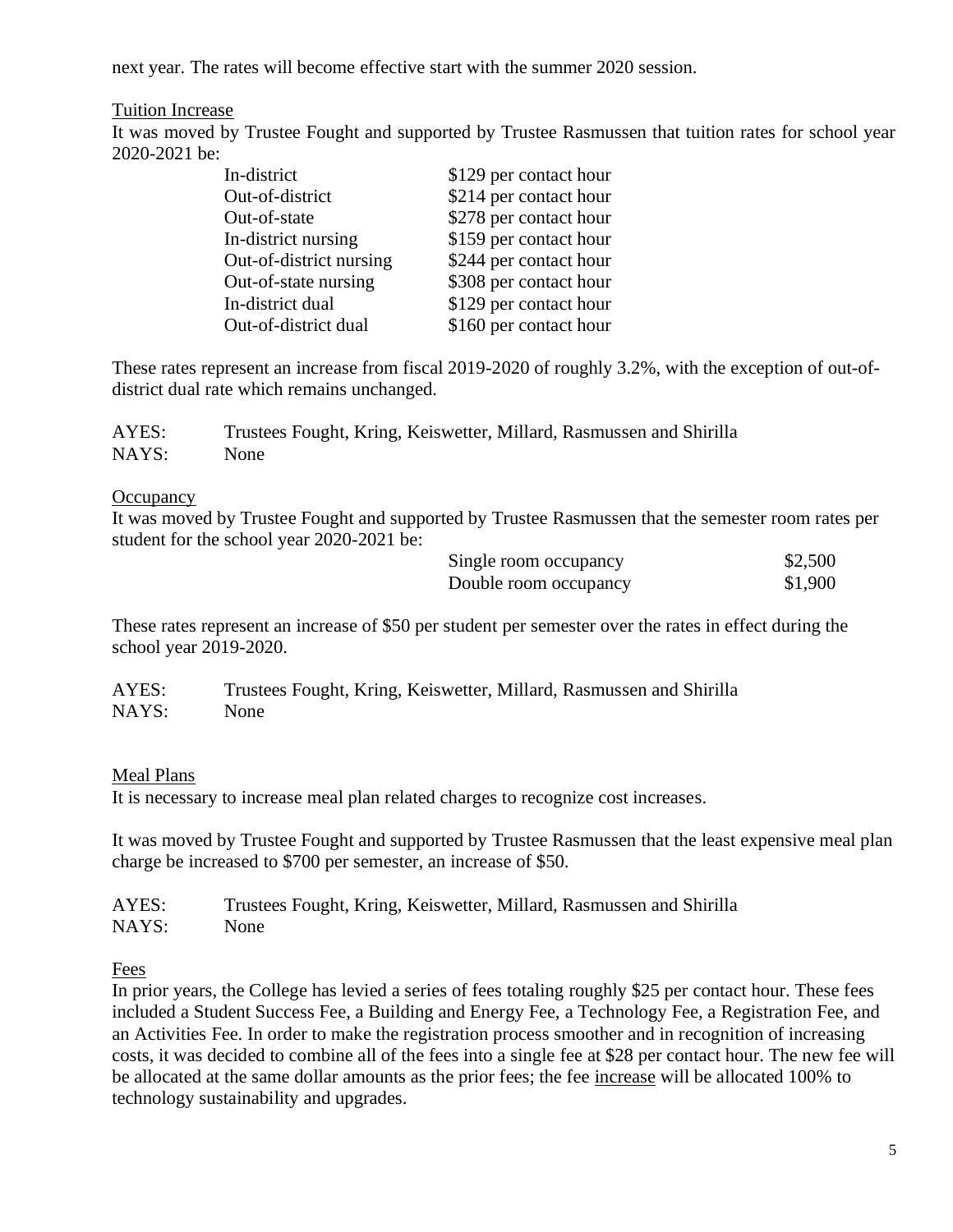It was moved by Trustee Fought and supported by Trustee Rasmussen that the various student fees be combined into a single student fee totaling \$28 per contact hour for the school year 2020-2021.

AYES: Trustees Fought, Kring, Keiswetter, Millard, Rasmussen and Shirilla NAYS: None

## Strategic Plan

Over the past several months, the College has been working to develop a long range strategic plan for both education programs and Facilities. That plan, titled "Introducing NCMC's Future", has been presented to the College community. This last Thursday it was presented to the Finance & Facilities Committee, which approved the plan and recommends its adoption to the full Board of Trustees

It was moved by Trustee Fought and supported by Trustee Rasmussen that the long-range 2020 NCMC Strategic Plan be adopted as the College's official Strategic Plan.

| AYES: | Trustees Fought, Kring, Keiswetter, Millard, Rasmussen and Shirilla |
|-------|---------------------------------------------------------------------|
| NAYS: | <b>None</b>                                                         |

## Bear River Bridge Easement

The City of Petoskey has been negotiating with the State's DNR for funding and to construct a public walking trail bridge over the Bear to become part of the North Country National Scenic Trail system within the City of Petoskey.

The State has approved a grant for bridge construction funding, provided the College grants an easement through a small portion of the Natural Area to the City for the bridge to remain open to the public in perpetuity. The College has negotiated an easement with the City of Petoskey at a fee of less than \$100.

It was moved by Trustee Fought and supported by Trustee Rasmussen that an easement agreement for a small portion of the College's property along the Bear River, as more fully described in the Declaration of Easement Agreement, be entered into with the City of Petoskey.

AYES: Trustees Fought, Kring, Keiswetter, Millard, Rasmussen and Shirilla NAYS: None

## Building Together Tomorrow Campaign Construct

The NCMC Foundation has developed a campaign program and material to promote a \$9.9M comprehensive campaign to the public regarding the planned addition and renovation of the Administration/Classroom Building, to generate support for the College's scholarship program, and to obtain financial support of its technology needs. The program is called Building Tomorrow Together or BTT for short.

It was moved by Trustee Fought and supported by Trustee Rasmussen that the Building Tomorrow Together campaign be adopted by the College.

AYES: Trustees Fought, Kring, Keiswetter, Millard, Rasmussen and Shirilla NAYS: None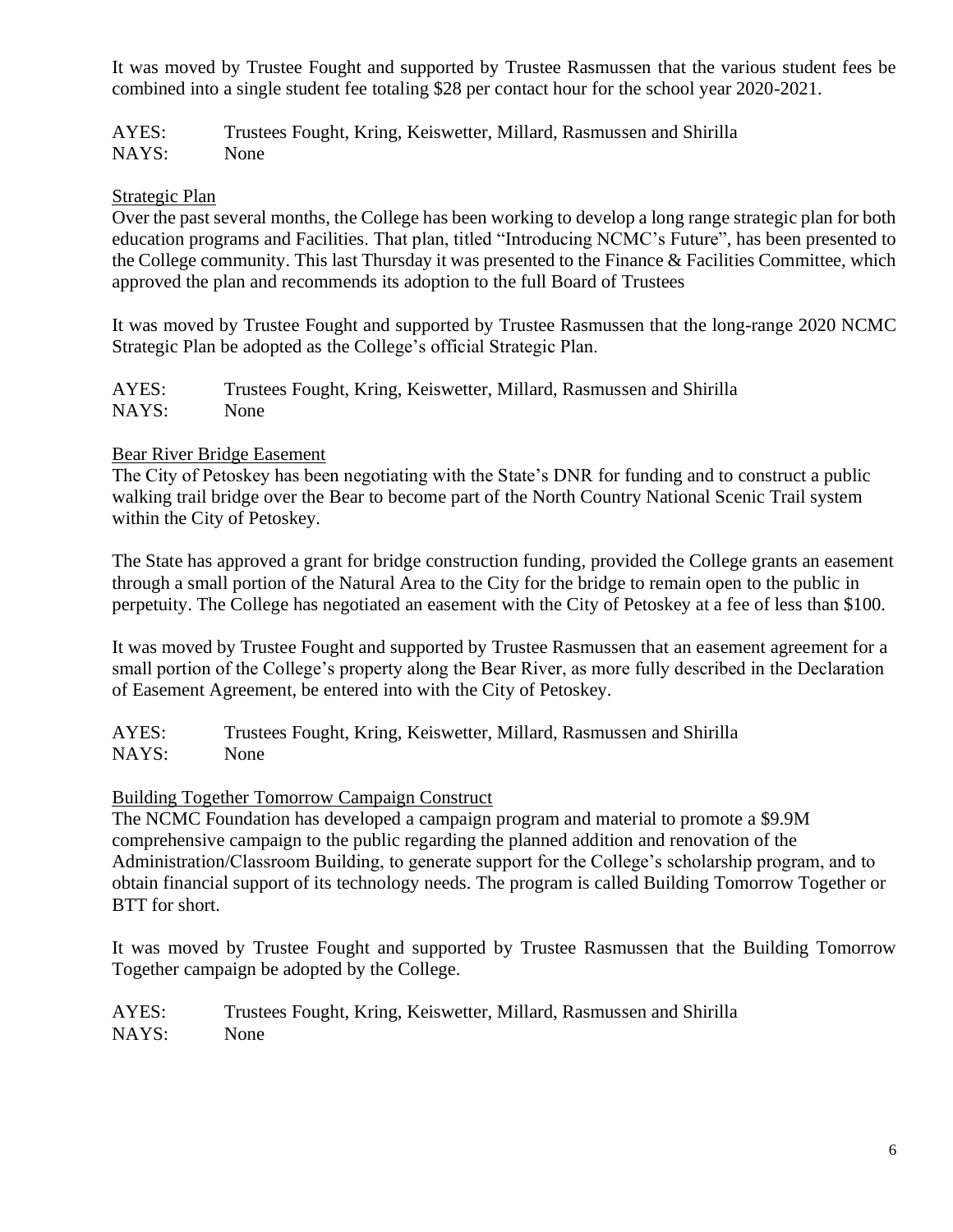### BTT Campaign Branding & Communications Contract

In order to energize the BTT and to better build a marketing and communication strategy. The professionals will develop for us the most advantageously and various marketing media, such as campaign videos, new brochures, newsletters, and solicitation pieces, it is believed that the Foundation, and College, need to retain the services of communication professionals.

There will obviously be a cost associated with this professional service. A generous contribution has been received for the purpose of defraying this cost.

Three bids were secured for this purpose. The company deemed as the best fit for the College's needs at an acceptable price was iSee, a Traverse City firm with experience working with community colleges.

It was moved by Trustee Fought and supported by Trustee Rasmussen that the firm of iSee be retained to assist the Foundation and College in promoting the BTT campaign in way most advantageous to the College at a cost not to exceed \$40,000.

AYES: Trustees Fought, Kring, Keiswetter, Millard, Rasmussen and Shirilla NAYS: None

### **Foundation Update**

Chelsea Platte, Executive Director of the Foundation provided a quarterly update to the Board. She first introduced her team and then further explained the new Building Tomorrow Together construct and Building Together Tomorrow Campaign branding and communication contract and strategy.

Platte shared that the Foundation received a generous grant for \$50,000 from a generous donor for purposes of the college's Building Together Tomorrow Campaign branding and communications contract.

Platte updated everyone on the Foundation's upcoming events and also shared that Baby Luna, the College's new high-fidelity pediatric simulator, would be joining at the next board meeting so that everyone could see philanthropy in action.

# 10. OLD BUSINESS

None.

#### 11. NEW BUSINESS None

## 12. STUDENT SUCCESS

#### NCMC Ski Team

The NCMC Ski Team was invited to share a little bit about themselves and their experience this season. Dr. Finley called upon them during the meeting and invited each of them to share where they were from, what they are studying, what their best ski club memory was, and whether or not they skied or raced before joining this club.

Meghan Casey shared that she was from Grand Rapids. She is studying nursing, and there were too many good memories to count. She shared that she had the opportunity to ski, but didn't in high school. Looking back, she wishes now that she would have.